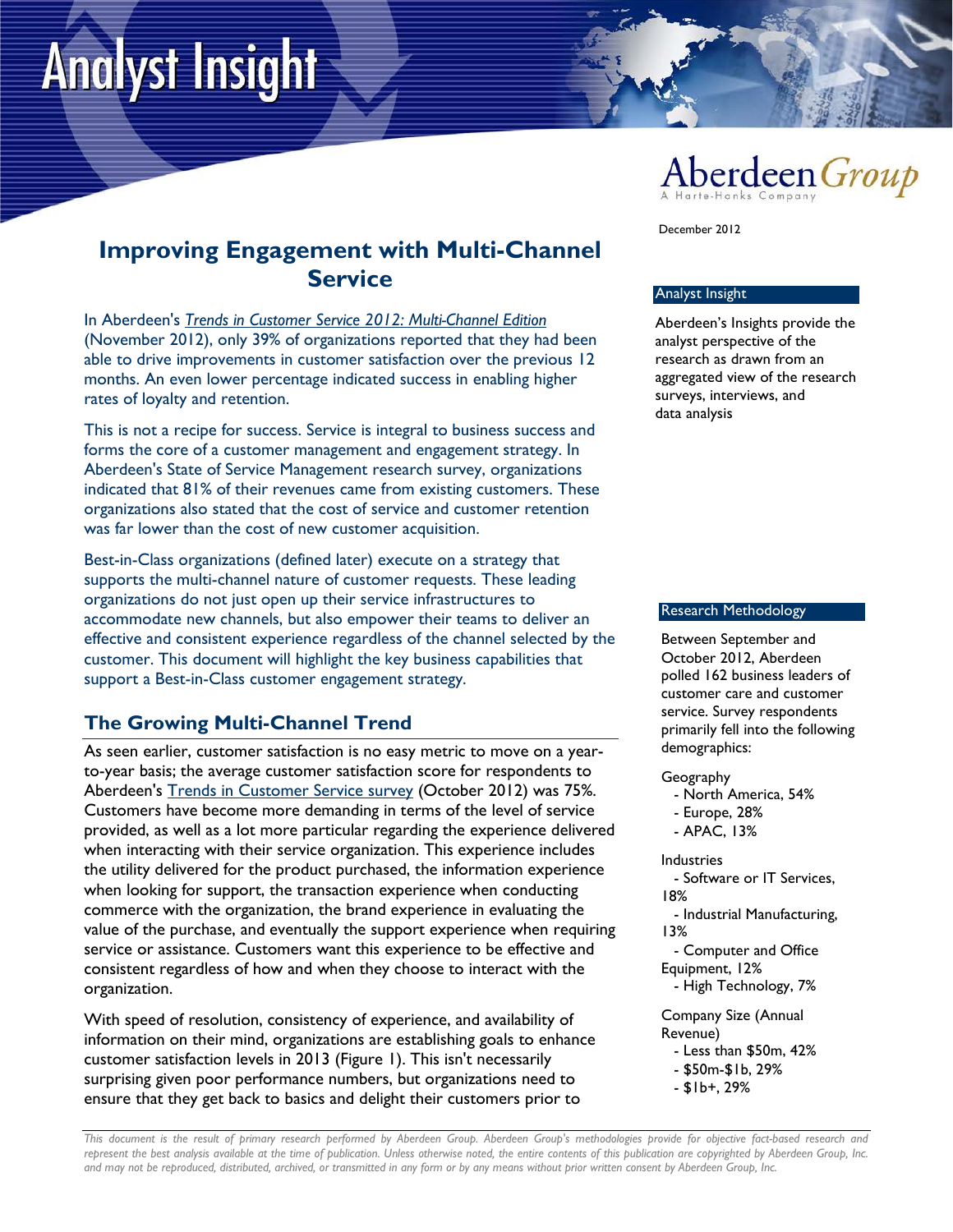

considering the additional goals of retention, loyalty, advocacy, and revenue growth.





Analyst Insight - Best-in-Class

The following performance areas were used to qualify Best-in-Class organizations:

First-Contact Resolution - 82% (56% for all others)

Customer Retention - 92% (72% for all others)

12-Month Change in AHT - -4% (1% for all others)

12-Month Change in Workforce Utilization - +16% (+6% for all others)

12-Month Change in Revenue per Customer - +17% (+5% for all others)

Note: Top Three Requested Source: Aberdeen Group, October 2012

The focus on increasing customer satisfaction is being done while keeping an eye on cost. Only 8% of respondents indicate that they are investing in improving customer satisfaction regardless of the cost associated (Table 1). Most organizations are looking to increase customer satisfaction with limited or no increase in cost as seen by 38% and 36% of respondents respectively. Sixteen percent (16%) of respondents focus primarily on cost, either looking to keep customer satisfaction constant while reducing costs or slashing costs with no regard for the impact on customer satisfaction.

#### **Table 1: Customer Satisfaction versus Cost**

| <b>The Decision</b>                                                                 | <b>Percentage of</b><br><b>Respondents</b> |
|-------------------------------------------------------------------------------------|--------------------------------------------|
| We are looking to improve customer satisfaction regardless<br>of cost               | 8%                                         |
| We are looking to improve customer satisfaction with a<br>llimited increase in cost | 36%                                        |
| We are looking to improve customer satisfaction with no<br>change in cost           | 38%                                        |
| We are looking to hold customer satisfaction constant with a<br>decrease in cost    | 15%                                        |
| We are looking to cut costs, regardless of the impact on<br>customer satisfaction   | 1%                                         |

Source: Aberdeen Group, October 2012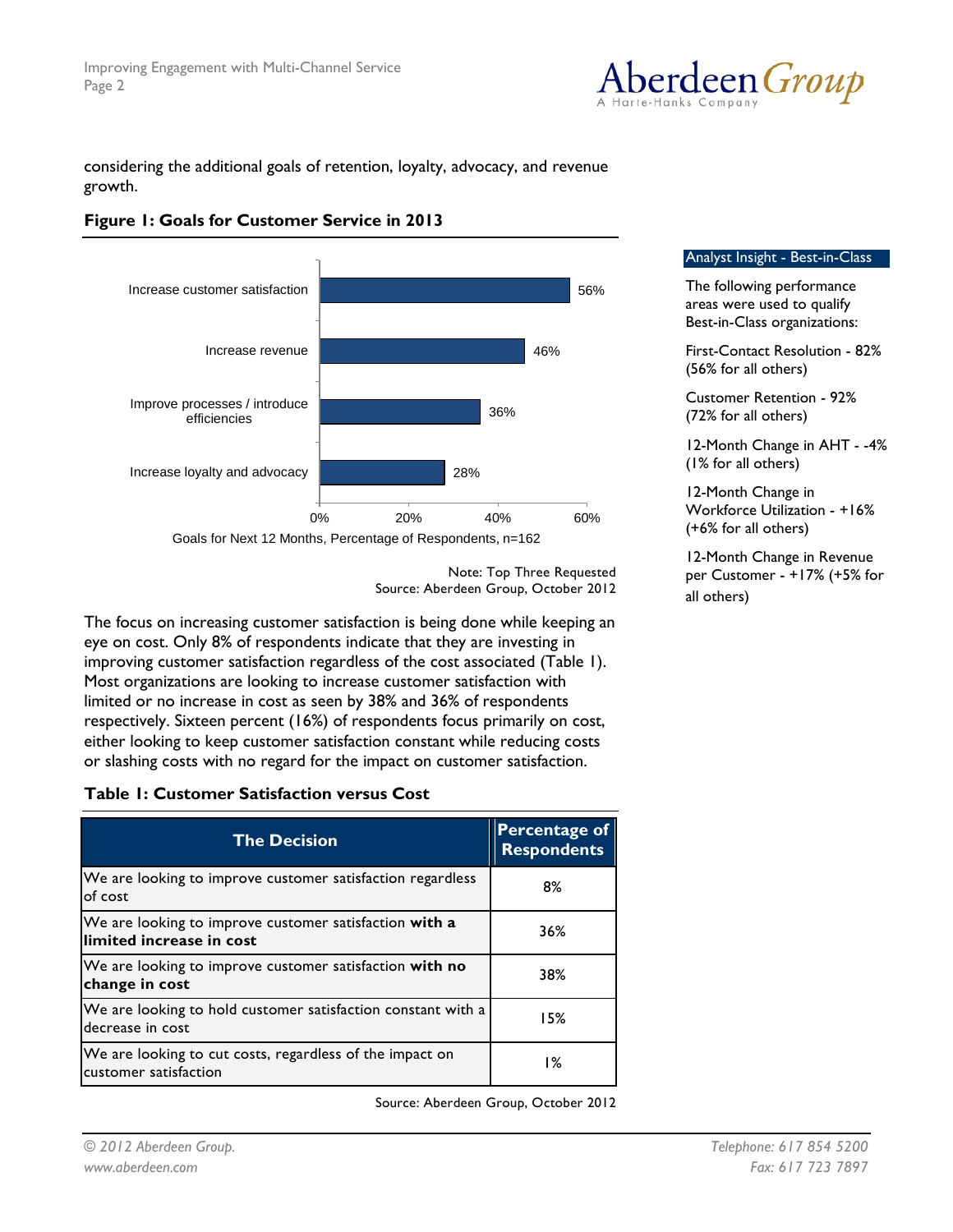

Nearly 50% of organizations are looking to increase revenue with the aid of better service and support. Therefore the profitability impact of service is beginning to be evaluated more on the top line as opposed to the ability of the service organization to cut cost. This focus on revenue is consistent with polling completed by Aberdeen at the 2012 Chief Service Officer Summit, where revenue growth was cited as the top goal of event attendees. As service organizations are viewed more as profit centers and value drivers, this focus on revenue will continue to rise.

In order to achieve the goals highlighted in Figure 1, leading organizations (defined in sidebar on previous page) prioritize investments around employee empowerment, collaboration, performance visibility, and automation (Table 2). These improvements are necessary when considering the evolving nature of service and customer engagement across a multichannel model, discussed below.

| <b>Strategic Initiatives Being</b>                              | <b>Percentage of Respondents</b> |                   |  |
|-----------------------------------------------------------------|----------------------------------|-------------------|--|
| <b>Prioritized</b>                                              | <b>Best-in-Class</b>             | <b>All Others</b> |  |
| Empower agents with better information                          | 61%                              | 50%               |  |
| Increase collaboration between service,<br>sales, and marketing | 57%                              | 41%               |  |
| Improve performance management within<br>service organization   | 46%                              | 45%               |  |
| Provide service across more channels                            | 43%                              | 40%               |  |
| Invest in multi-channel technology                              | 43%                              | 37%               |  |

#### **Table 2: Succeeding in a Multi-Channel World**

Note: Top 4 Requested

Source: Aberdeen Group, October 2012

More than eight out of 10 service organizations deliver service across multiple channels. This isn't a groundbreaking data point, but still worth mentioning when highlighting the broader trend of customers driving the service discussion on channels that are convenient for them (Figure 2). Multi-channel customer service isn't just about opening up support opportunities on new channels, it is much more about delivering effective service and support on whichever available channel the customer finds convenient. It's not about the quantity of channels supported, but the quality of interaction and customer experience delivered on the channels that are supported. Eventually, customers will demand and seek out a wider channel presence, but will be very quick to drop a particular channel if they find it to be ineffective, thereby negating any investment made in supporting that channel.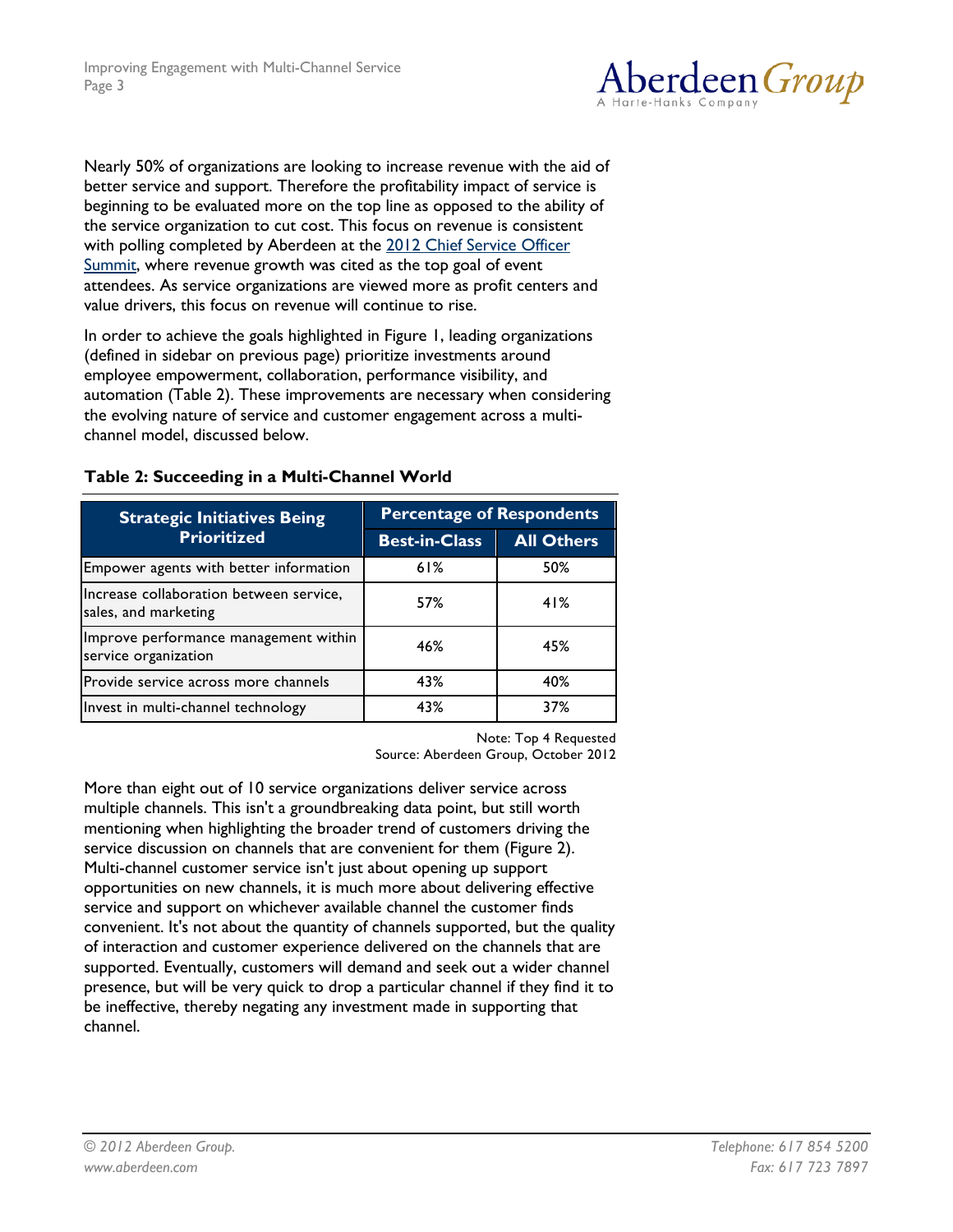

#### **Figure 2: Multi-Channel Drivers**



Reasons to go multi-channel, Percentage of Respondents, n=162

Note: Top 2 Requested Source: Aberdeen Group, October 2012

The most popular channels of service interaction continue to be voice (live or automated), email, and the web (see sidebar), with an increasing amount of interest being shown to mobile, social and self-service channels. While the push towards non-voice related channels gets a significant amount of attention, voice continues to remain the top area of service interaction. In addition to the 36% of requests (by volume) that originate via voice channels as seen by Aberdeen's survey results, nearly 35% of all other non-voice requests eventually get escalated to a voice-based channel, thereby making it a considerable focus of investment moving forward.

In keeping with the steps provided by the Best-in-Class in Table 2, the following are keys to ensuring multi-channel success:

## *Build Channel Strategy to Maximize Engagement*

The true success of a multi-channel endeavor lies in balancing customer preferences with channel function. It is also a balance between information and engagement. Certain channels that involve direct and live communication with the customer, such as voice and chat, are vital to boosting engagement especially in the case of urgent or sensitive service requests. They also provide a conversational element that is vital, especially when customers seek additional insight on a transaction to supplement online research, or have given up on self-service options. Finally, they also provide a better opportunity for the service agent to understand the context of the customer's pain points and suggest additional changes, modifications, or products that will prevent future issues and drive up customer value. Self-service channels, on the other hand, are extremely vital in offering customers the opportunity to complete simple transactions such as account changes, minor updates, service requests. These can easily be

#### Research Insight

Challenges in Providing Service across Multiple Channels (Percentage of respondents,  $n=162$ )

- Consistency of Messaging and Service (52%)

- Integration of Customer Information across Multiple Channels (35%)

- Continuation of Interaction across Channels (27%)

#### Research Insight

Current Channels Supported (percentage of respondents, n=162)

- Voice 95%
- Email 90%
- Web 61%
- Mail/Fax 54%
- Customer Service Desk 48%
- Social (incl. Discussion
- Forums, Communities) 41%
- Mobile 33%
- Live Chat 25%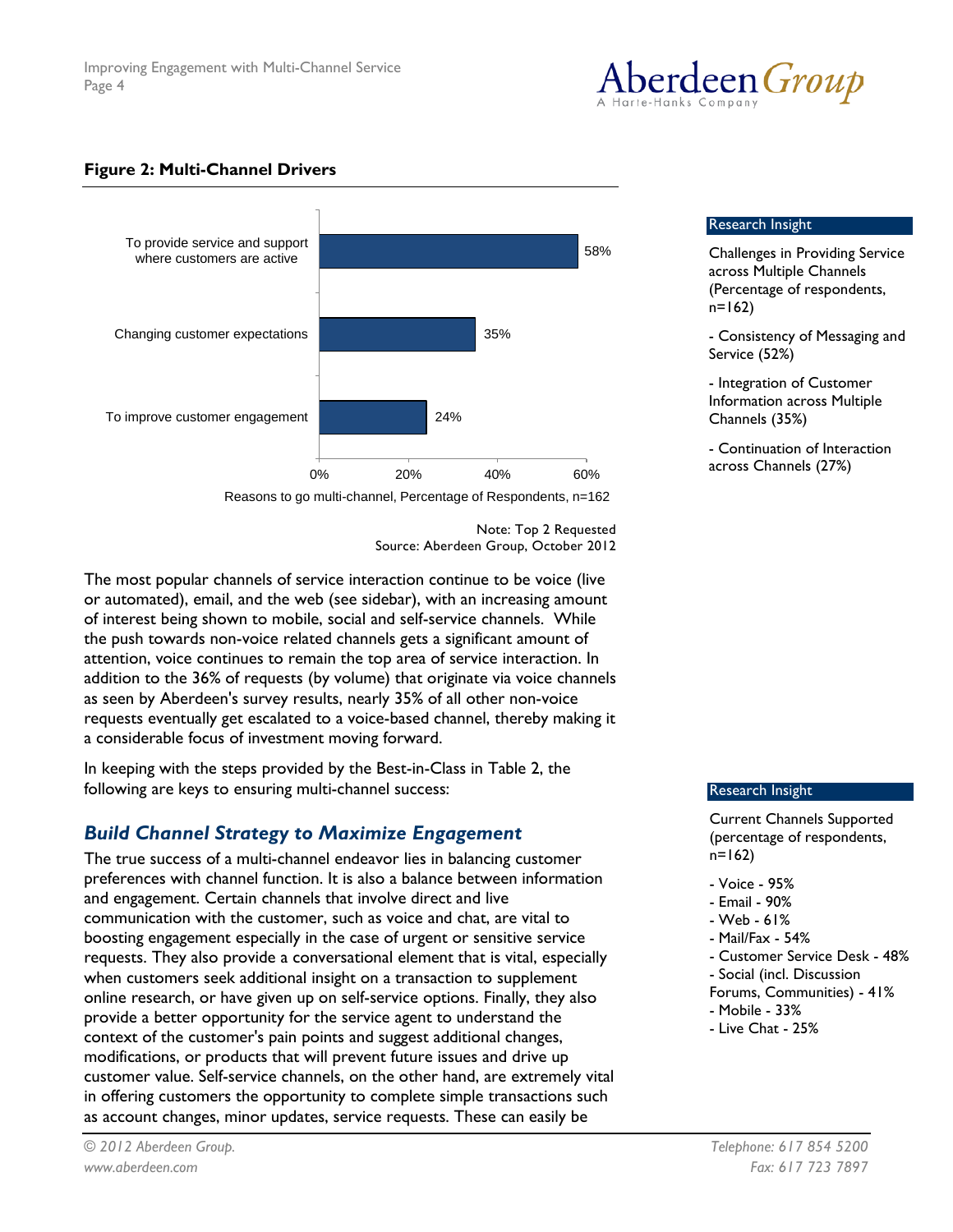

accomplished without agent interaction, thereby adding to the convenience factor when customers are looking for quick access to information. With the increasing use of mobile devices to access self-service, the convenience offered via self-service portals can go a long way in maximizing the customer experience.

A channel strategy that pushes to the lowest-cost outcome will see a heavy weighting of self-service channels, but might not be the one that drives the highest level of customer satisfaction. Similarly, a strategy that focuses on live agent interaction might not yield ideal customer experience and satisfaction results if agents aren't empowered to resolve customer issues in a timely and effective manner. While customers might prefer to chat with live agents for vital service issues, the goodwill of conversing with a live agent is greatly diminished if that agent is unable to resolve the issue or informs the customer to leverage another channel to attain resolution.

The key is balance. To attain that balance, organizations need to:

## *Understand customer channel preferences by type of transaction*

It is surprising that only 29% of the Best-in-Class (compared to 23% of All Others) dig deeper into understanding the channel preferences of their customers, and an even lower 13% look into the channel preferences by type of interaction. More so, only 21% look to understand their customers' awareness of self-service channels and self-service information. By digging into customer preferences, organizations can prioritize the type of information available across channels, hone in on key attributes vital to the customer experience per channel, and even set up training or coaching programs to educate customers on the vast network of self-service options available to resolve basic service issues.

## *Analyze resolution efficiency by type of channel for specific requests*

Certain channels are better for certain requests from a resolution point of view whether measured via first-time fix or time to response. Others are better from a cost per contact point of view (Table 3). These criteria need to be balanced when considering the best channels for handling service requests. In addition, customer status and the likelihood of a service request leading to a sale should also be considered when determining the optimal routing for service requests.

Looking at Table 3, it makes sense to leverage self-service channels in account information discussions where the efficiency rates are closest to those at live channels but at a much lower cost. One could argue that appointment requests should also be pushed down to self-service channels, but these appointments could contain emergencies or additional product or part purchase scenarios that are better handled via live channels. For channels where live engagement is preferred by customers, chat offers a valuable opportunity, especially when customers are conducting research or looking for guidance on returns, due to the combination of faster response times, lower costs, and comparative (70%+) resolution rates.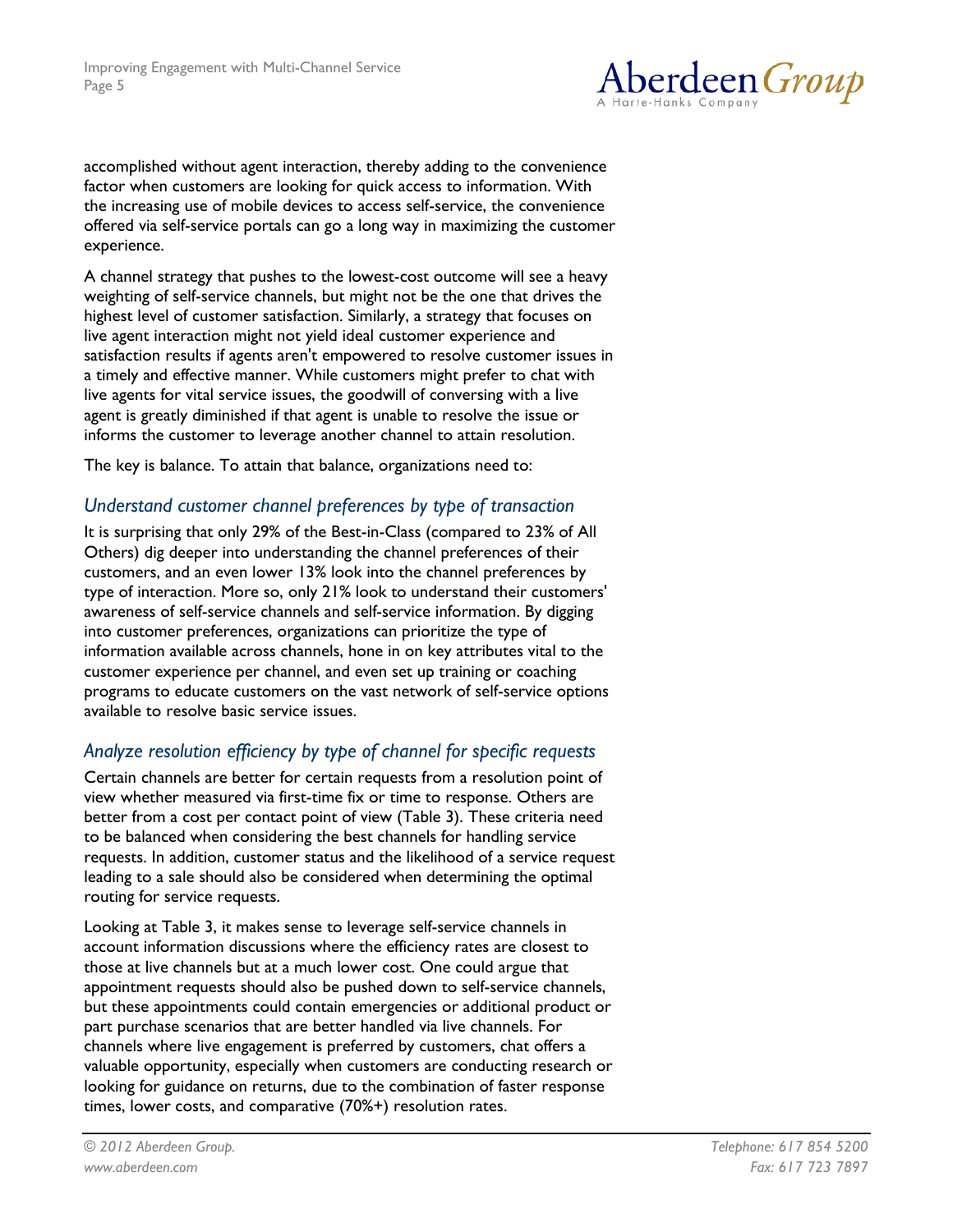

| <b>Type of Service</b><br><b>Request</b> | <b>First-Contact Resolution</b>           |                        |                                     | <b>Resolution/</b><br><b>Deflection</b> |
|------------------------------------------|-------------------------------------------|------------------------|-------------------------------------|-----------------------------------------|
|                                          | <b>Voice</b>                              | Chat                   | <b>Email</b>                        | <b>Web Self-Service</b>                 |
| <b>Appointment Request</b>               | 65%                                       | 42%                    | 54%                                 | 42%                                     |
| <b>Billing Inquiry</b>                   | 69%                                       | 55%                    | 62%                                 | 47%                                     |
| <b>Account Information</b>               | 70%                                       | 61%                    | 62%                                 | 55%                                     |
| Purchase                                 | 66%                                       | 57%                    | 65%                                 | 53%                                     |
| <b>Tech Support</b>                      | 65%                                       | 57%                    | 60%                                 | 52%                                     |
| Returns                                  | 77%                                       | 72%                    | 79%                                 | 79%                                     |
| <b>Metric</b>                            | <b>Voice</b>                              | Chat                   | <b>Email</b>                        | <b>Web Self-Service</b>                 |
| Cost per Contact                         | \$30.3                                    | \$9.9                  | \$9.9                               | \$6.9                                   |
| Time to Response                         | <b>Hold Time</b><br>Avg. - 53<br>sec/call | Hold Time -<br>Minimal | Response<br>Time Avg. -<br>915 mins | Response Time - NA                      |

#### **Table 3: A Balancing Act**

Source: Aberdeen Group, October 2012

## *Establish Service Champions*

In Table 2, 57% of leading organizations indicated that they were investing in better collaboration between service, sales, and marketing to drive improved customer engagement (see Figure 5 for collaboration paths between service and sales). The push for this collaboration needs to start at the C-suite and Chief Service Officers (CSOs) can take significant steps in working with their sales and marketing counterparts to adopt a true 360 degree view of the customer. Leading organizations in the *Trends in Customer Service* research were more likely to have a service leader in place (Figure 3) and also more likely to have these leaders manage channel development, expansion, and empowerment strategies.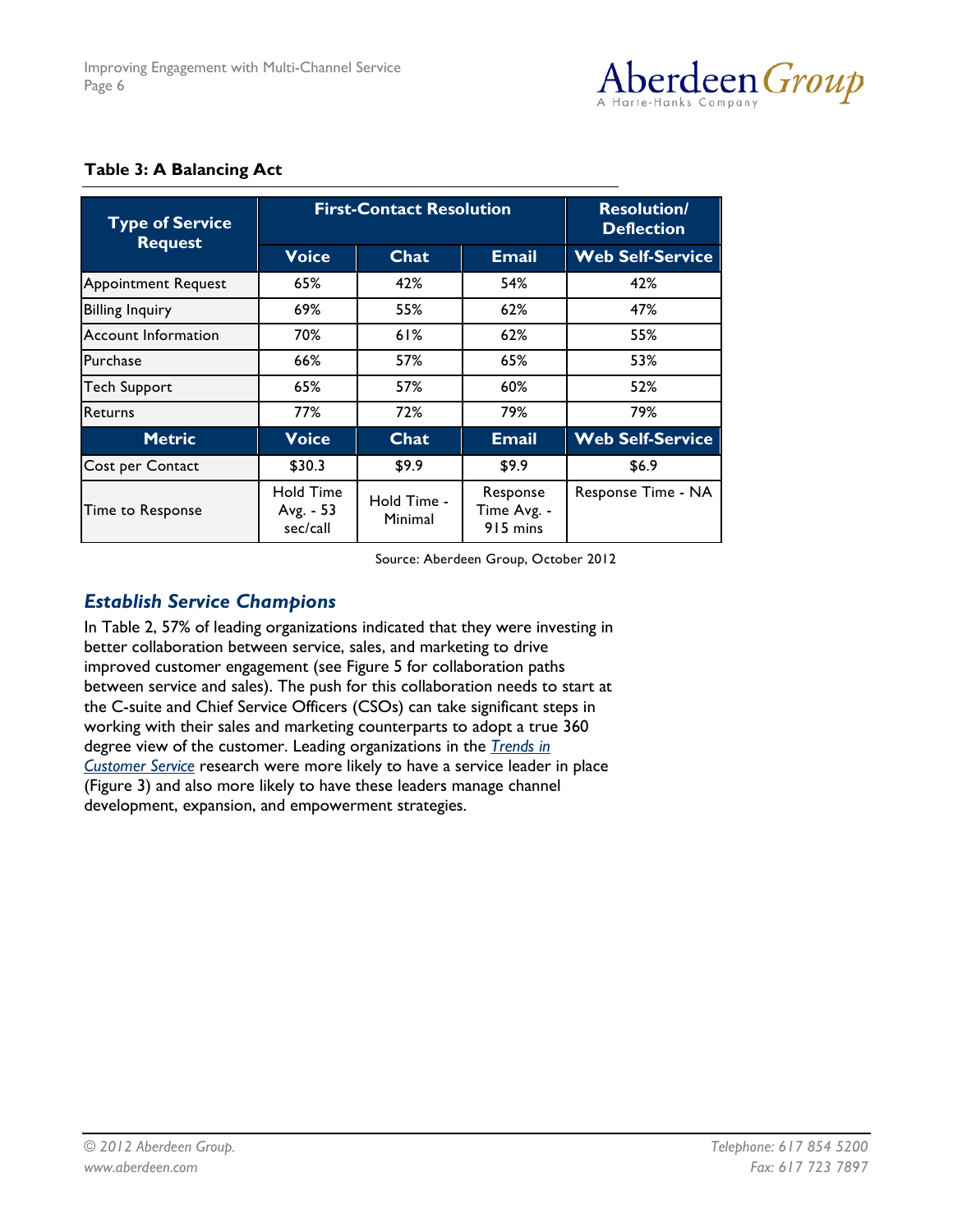



**Figure 3: The Impact of Leadership**

Source: Aberdeen Group, October 2012

When looking at broader Customer Experience Management (CEM) initiatives, Aberdeen's research has shown that the most successful programs are helmed by the CEO. Forty-three percent (43%) of leading organizations have CEOs initiate and oversee their CEM programs when compared to 23% of all others. On the other hand non Best-in-class organizations are four times more likely to have CEM initiatives led by the VP of Marketing.

## *Empower Service Agents*

Executive leadership and sponsorship of multi-channel activities is also central to truly understanding the gaps in a current multi-channel strategy, and the investments needed to close those gaps. Empowerment of agents is the top strategic action highlighted by the Best-in-Class to improve service performance and it takes on two flavors:

## *Training*

Sixty-one percent (61%) of the Best-in-Class, versus 47% of All Others, frequently and periodically train their service agents on issue diagnosis, escalation, and resolution procedures. Training can be extremely vital in driving first-call or first-touch resolution rates, thereby impacting the cost of service and improving customer satisfaction. In fact, those organizations that focus on frequent training see advantages in key metrics vs. those who don't:

- First-call resolution on Voice 65% vs. 58%
- First-contact resolution on Chat 38% vs. 27%

It is also worth noting that Best-in-Class organizations prefer to deploy cross-channel agents as opposed to dedicated agents (83% of the Best-in-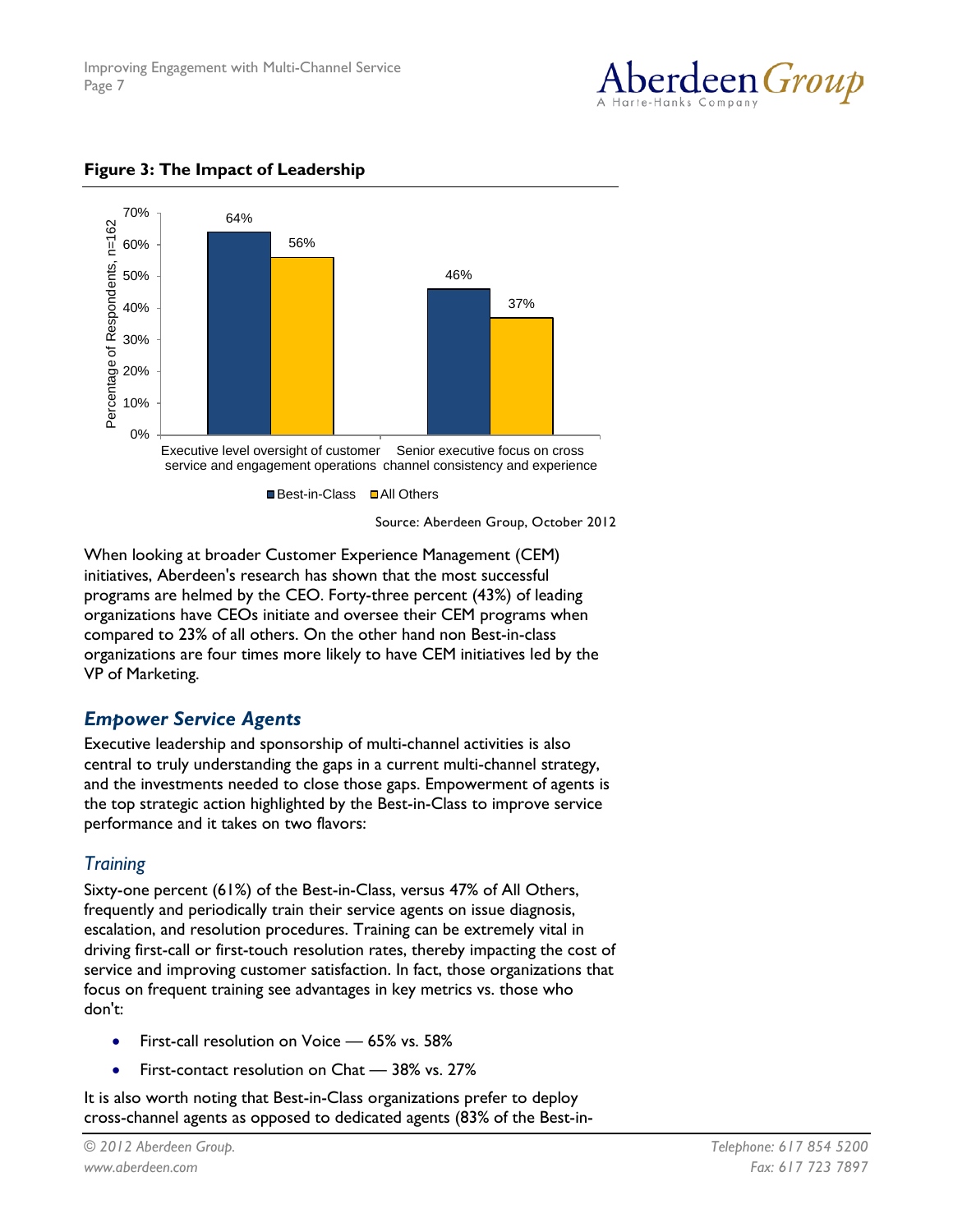

Class use cross-channel agents vs. 66% of All Others). While this is the norm for most organizations, the Best-in-Class are also more likely to train their agents on issue resolution practices and technology usage across all available channels (50% vs. 33% for All Others) (Figure 4). This allows for a more flexible workforce, especially in handling customer-request volumes during busy or off peak times. Agents that are primarily staffed on a particular channel can be leveraged across other channels when demands on their time are lower.



#### **Figure 4: Cross-Channel Training and Support**

Source: Aberdeen Group, October 2012

## *Information and Tools*

The other element of agent empowerment revolves around the provision of the right information to agents at the point of contact with customers. Information regarding a particular service issue or related resolution practices should be readily available to service agents so they are able to spend more time interacting with the customer and less time interacting with their applications. Best-in-Class agents are more likely to have:

- Visibility into complete customer history (71% vs. 54% for All Others)
- Performance dashboards (57% vs. 42% for All Others)
- Visibility into customer interaction history regardless of channel (54% vs. 43% for All Others)
- Access to resolution knowledgebase (57% vs. 41% for All Others)
- Remote access tools (61% vs. 39% for All Others)
- Additional account management recommendations (32% vs. 21% for All Others)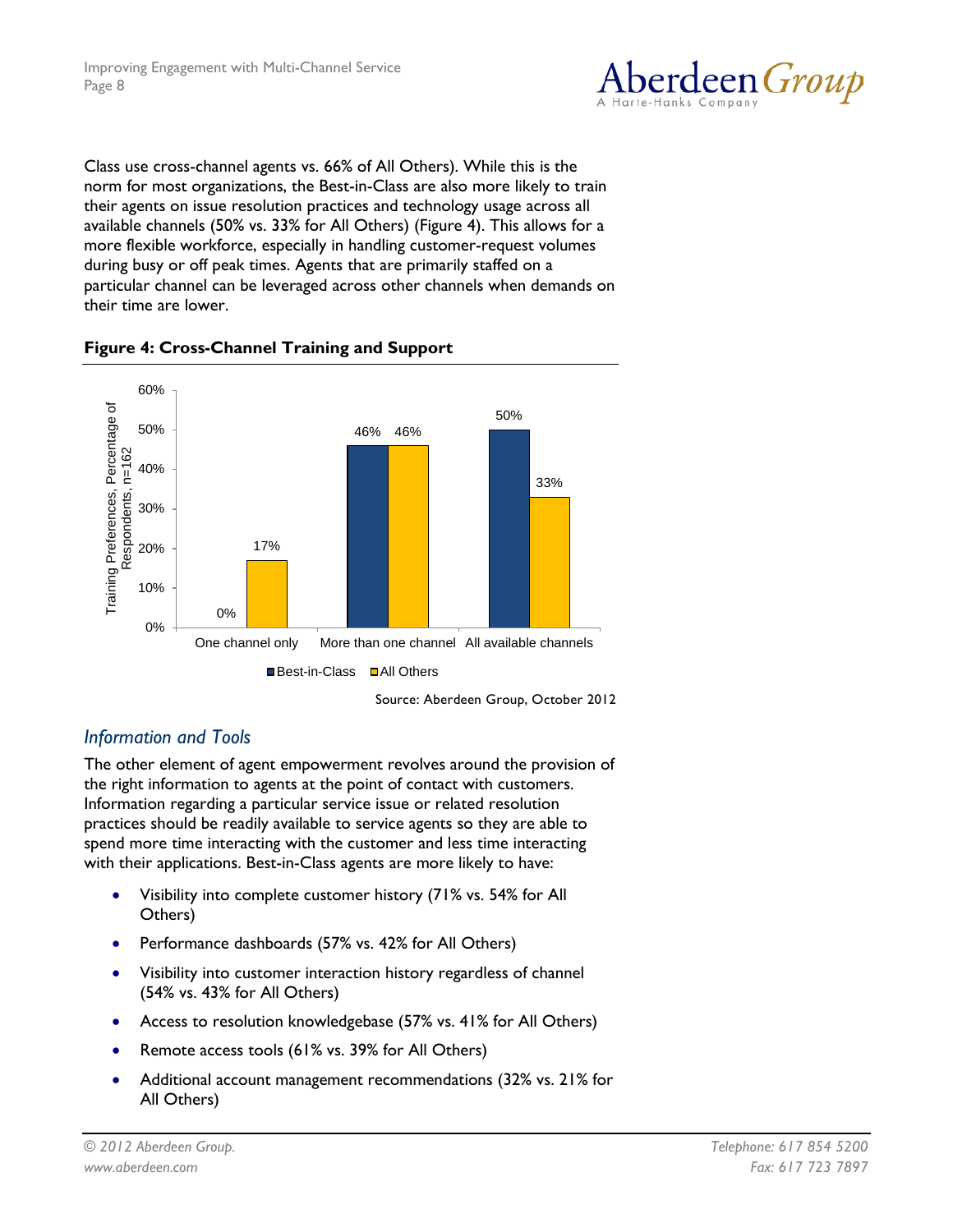

- In-call or In-session collaboration with other service agents (39% vs. 20% for All Others)
- In-call or In-session collaboration with customers via co-browsing or screen sharing (36% vs. 19% for All Others)
- Real-time personalized or contextual guidance (25% vs. 20% for All Others)

Most of these tools are aimed at providing a better resolution experience, while some enable the agent on call to offer suggestions that might prevent a future issue and further enhance the customer experience. For instance, the additional account recommendation capability can ensure that customer accounts are kept updated from an information, products, and services perspective, thereby improving the customer experience and reducing the cost associated with the occurrence of another customer interaction.

## *Collaborate to Establish a Single View of the Customer*

In taking the discussion beyond customer service, and focusing on customer engagement and experience, it is vital that service agents and teams collaborate with their sales, marketing, and other counterparts. A single view of the customer across these major touch points is vital to ensuring the development of sustainable relationships with customers. If service and sales are in synch when dealing with a customer, service can inform sales of particular relationship building or up-sell opportunities that lead to a more informed sales agent at the time of customer interaction. In Aberdeen's State of Service Management: Outlook for 2013 report, 69% of service leaders reported that sales was the most important internal partner impacting customer service and business improvement metrics. As seen in Figure 5, collaboration between service and sales isn't just tied to ad hoc data sharing, it involves a detailed discussion around individual transactions and the co-development of customer management processes aimed at delivering maximum value.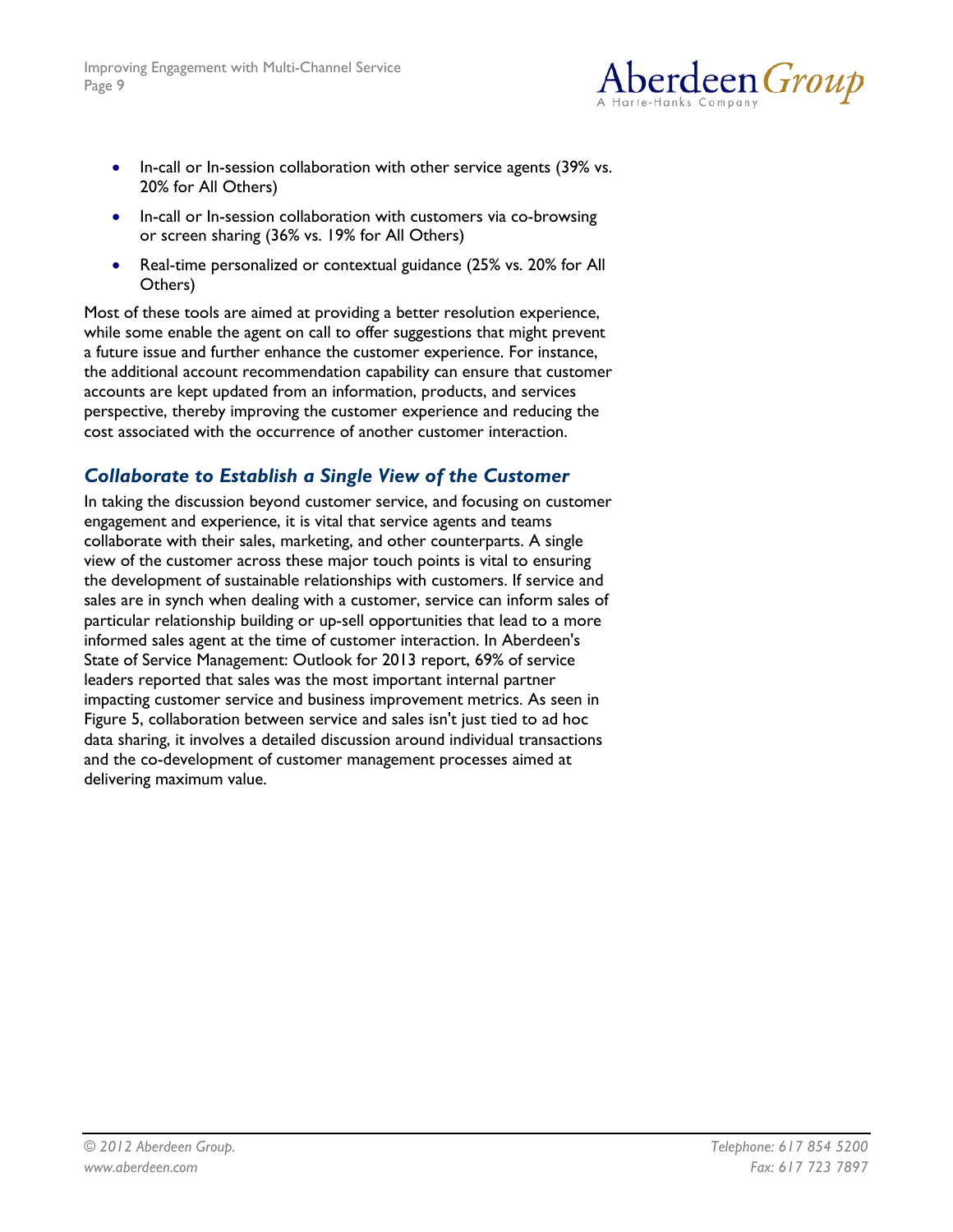



#### **Figure 5: Sales and Service: Working as One**

Source: Aberdeen Group, October 2012

## **Conclusion**

In the multi-channel interaction environment, organizations that view additional channels as a means of enhancing their accessibility and providing their customers with multiple avenues of engagement will win out versus those who view new channels solely as a means to reduce costs. Customers want to interact with live agents for vital service issues and can be keen on self-service options when convenience is top of mind. A balance of both strategies (live vs. self-service), and access to information at both end points is vital to ensuring that customers attain the experience they desire from the channel of their choosing. It is vital to note that the live channel experience takes on greater criticality especially when customers are unable to find what they need on their own.

It is imperative that the channel preferences be evaluated in a periodic manner to accommodate the introduction of new channels of interaction, new technologies that enable richer channel interactions, while keeping a tab on ever shifting interests of customers.